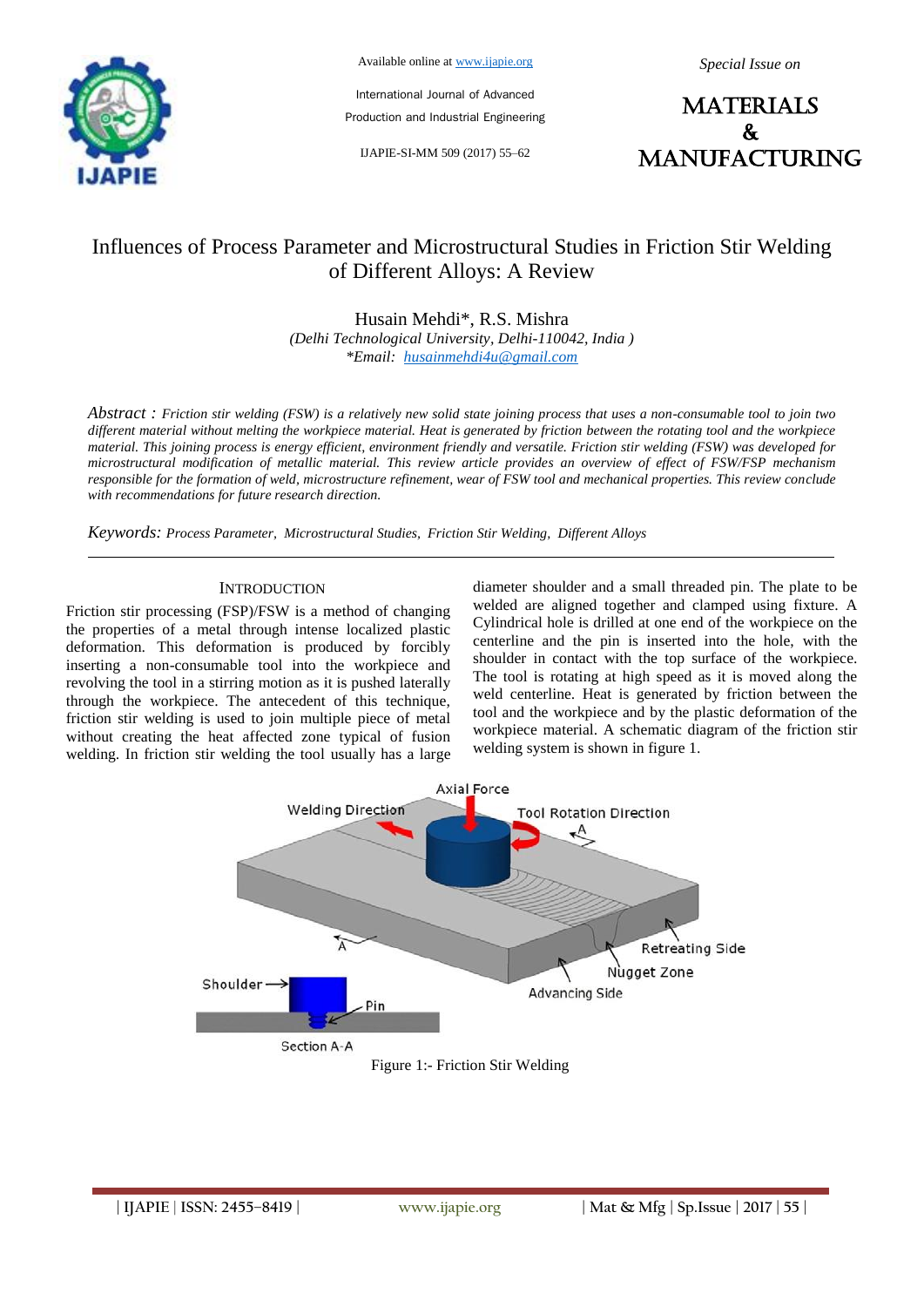.

# LITERATURE REVIEW

The review is presented in a tabular form. 40 research paper related to friction stir welding and friction stir processing of aluminum alloy and other alloys have been

considered. The review table given below explain the detail of materials and processing parameters considered by earlier authors.

| S.No         | Author & year            | <b>Material Used</b> | <b>Processing Parameter</b>                                                                               |                  |                | Conclusion                                                                |
|--------------|--------------------------|----------------------|-----------------------------------------------------------------------------------------------------------|------------------|----------------|---------------------------------------------------------------------------|
| $\mathbf{1}$ | Y. Wang et al            | $Al-4.0Y-$           |                                                                                                           |                  |                | Significant improvement in                                                |
|              | [2007]                   | 4.0Ni-0.9Co          | Weld<br>Tool                                                                                              | Spee             | Tilt           | ductility was observed after FSW of                                       |
|              |                          | Alloy                | Rotation                                                                                                  | d                | angle          | UFG Al-4.0Y-4.0Ni-0.9Co alloy<br>with a slight decrease in strength.      |
|              |                          |                      | (r.p.m)                                                                                                   | (mm              |                | FSW leads to homogenization of                                            |
|              |                          |                      | Weld-1<br>1000                                                                                            | $\sqrt{s}$<br>51 | 0 <sup>0</sup> | the microstructure and change in                                          |
|              |                          |                      | Weld-2<br>1200                                                                                            | 51               | 0 <sup>0</sup> | the shape of intermetallic particles.                                     |
|              |                          |                      |                                                                                                           |                  |                |                                                                           |
| 2            | Indrajit                 | 7475 Al              | Two sheets, 2.5 mm thick, were lap joined using                                                           |                  |                | The microstructure in the weld                                            |
|              | Charit et al             | alloy sheets         | two welding conditions, i.e., (a) single-pass and (b)<br>sixpass joints. The FSW parameters were kept the |                  |                | HAZ is stable and retains<br>superplastic properties. The high            |
|              | $[2002]$                 |                      | same for both weld procedures. Overlap between                                                            |                  |                | strength weld nugget, because of                                          |
|              |                          |                      | passes was one-half of the pin tool diameter. A                                                           |                  |                | the higher flow stress at 783 K                                           |
|              |                          |                      | series of short (5 and 30 min) annealing experiments                                                      |                  |                | compared to the parent metal (16–                                         |
|              |                          |                      | were performed to evaluate the effect of thermal                                                          |                  |                | 18 MPa versus 2-9 MPa), is un-<br>likely to deform during super           |
|              |                          |                      | exposure on the weld joint microstructure.                                                                |                  |                | plastic forming (SPF).                                                    |
| 3            | V. Jeganathan            | 99.99% Cu            | The tool Material used is H13 steel with shoulder                                                         |                  |                | It investigate the parameters                                             |
|              | Arulmoni                 | with carbon          | diameter 15mm, threaded pin diameter 8 mm, pin                                                            |                  |                | affecting the friction stir                                               |
|              | et al [2015]             | nano tube            | length 2.5 mm with tool rotational speed 960 rpm,<br>tool angle 2 and table traverse speed 25 m / min.    |                  |                | welding of copper with carbon nano<br>tube and enhancement of the         |
|              |                          |                      |                                                                                                           |                  |                | microstructure, hardness and tensile                                      |
|              |                          |                      |                                                                                                           |                  |                | properties of the composite material                                      |
|              |                          |                      |                                                                                                           |                  |                | with single pass, double passes and                                       |
| 4            | Jiye Wang et             | Titanium             | Processing parameters of 1000 rpm and 25 mm                                                               |                  |                | triple passes.<br>Fracture failure was observed in                        |
|              | al [2014]                | alloy Ti-6Al-        | per minute were applied during FSW.                                                                       |                  |                | the CY16 tool. Micro cracking was                                         |
|              |                          | 4V                   |                                                                                                           |                  |                | observed in the WC411 tool with                                           |
|              |                          |                      |                                                                                                           |                  |                | improved fracture toughness, and                                          |
|              |                          |                      |                                                                                                           |                  |                | the crack propagation in the tool<br>was inhibited. Tool degradation      |
|              |                          |                      |                                                                                                           |                  |                | due to plastic deformation was                                            |
|              |                          |                      |                                                                                                           |                  |                | observed in the W-La tool, and can                                        |
|              |                          |                      |                                                                                                           |                  |                | be reduced by increasing the pin                                          |
| 5            | J-Q-Su et al             | Aluminum             | The pin rotation speed was 350 rpm and the pin                                                            |                  |                | diameter<br>Compared to parent material                                   |
|              | $[2002]$                 | alloy 7050-T65       | travel speed was 15 mm/min                                                                                |                  |                | microstructure, the strengthening                                         |
|              |                          |                      |                                                                                                           |                  |                | precipitates have coarsened                                               |
|              |                          |                      |                                                                                                           |                  |                | severely and the precipitate free                                         |
|              |                          |                      |                                                                                                           |                  |                | zone along the grain boundaries has<br>increased by factor of five during |
|              |                          |                      |                                                                                                           |                  |                | friction stir welding, The original                                       |
|              |                          |                      |                                                                                                           |                  |                | base metal grains structure is                                            |
|              |                          |                      |                                                                                                           |                  |                | completely eliminated and replaced                                        |
|              |                          |                      |                                                                                                           |                  |                | by a very fine equiaxed grain<br>structure in the dynamic re-             |
|              |                          |                      |                                                                                                           |                  |                | crystallized zone (DXZ).                                                  |
| 6            | V. Jeganathan            | Aluminum             | The rotational speeds (800, 1250, 1600 and                                                                |                  |                | It was observed that when the                                             |
|              | et al $[2014]$           | Alloy                | 2000rpm) and two traverse speeds 31.5 and 63                                                              |                  |                | target depth is too large, the                                            |
|              |                          |                      | mm/min were tried.                                                                                        |                  |                | shoulder of tool pushes way all the<br>preplaced SiC particles, and       |
|              |                          |                      |                                                                                                           |                  |                | basically no surface composite is                                         |
|              |                          |                      |                                                                                                           |                  |                | formed. Too small depth was also                                          |
|              |                          |                      |                                                                                                           |                  |                | ineffective to mix SiC particles into                                     |
| 7            | S.Jana, et al.           | $Al-7Si-0.6$         | The FSP tool had a pin height of 1.9 mm, a                                                                |                  |                | aluminum alloy.<br>FSP improved the fatigue life of                       |
|              | [2009]                   | Mg alloy             | diameter of 4 mm at mid-pin height and a tool                                                             |                  |                | a cast Al-7Si-0.6 Mg alloy by a                                           |
|              |                          |                      |                                                                                                           |                  |                |                                                                           |
|              | IJAPIE   ISSN: 2455-8419 |                      | www.ijapie.org                                                                                            |                  |                | Mat & Mfg   Sp. Issue   2017   56                                         |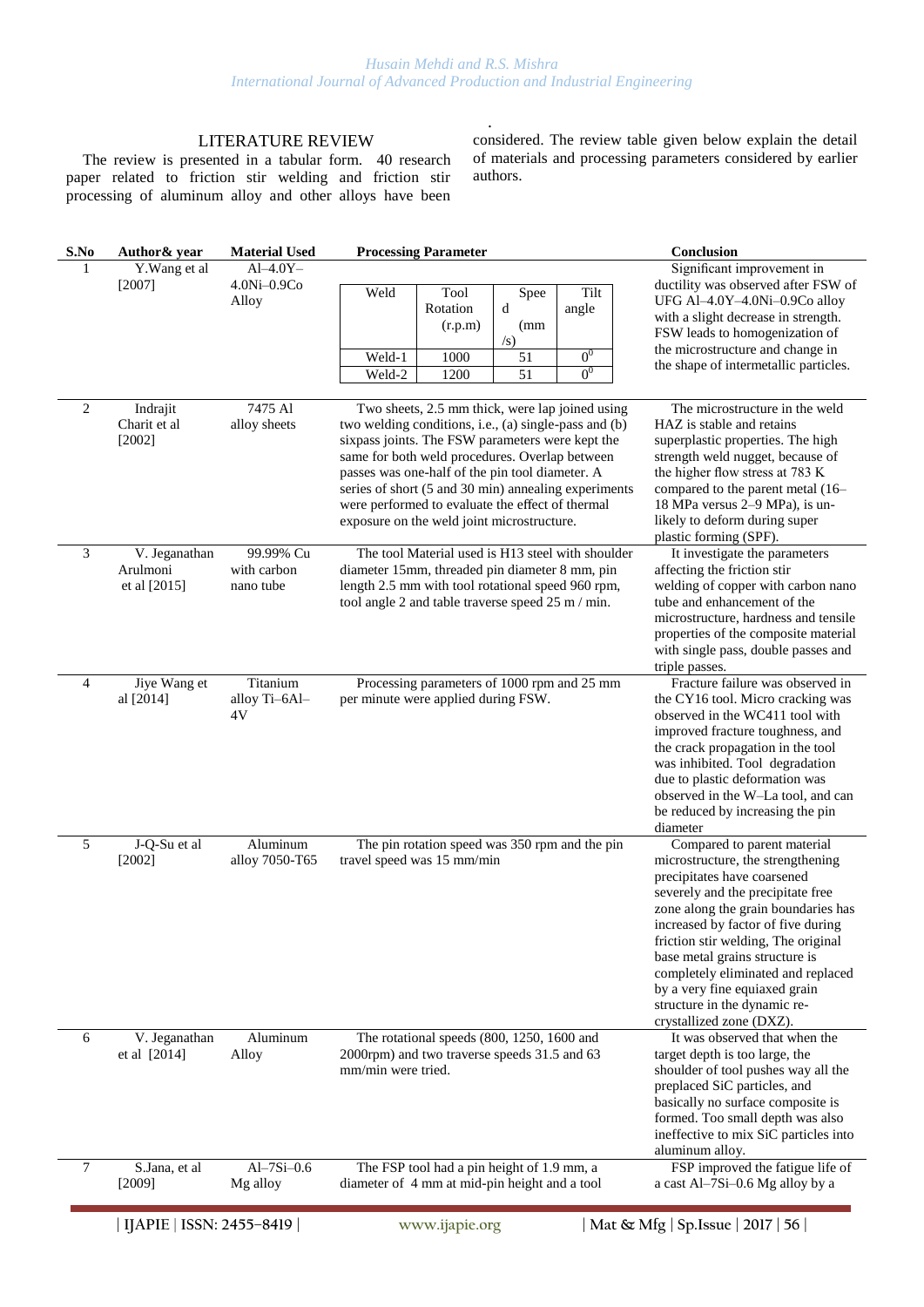|       |                             |                                                                          | shoulder diameter of 12 mm. Therefore, the FSPed<br>region had a thickness of 2.0 mm. A process<br>parameter combination of 2236 rpm and 2.33 mm/s<br>was used for the FSP runs | factor of 15 when specimens were<br>tested at the same stress level and at<br>a stress ratio of $R = 0$ .                                                                                                                                                                                                                                                                 |
|-------|-----------------------------|--------------------------------------------------------------------------|---------------------------------------------------------------------------------------------------------------------------------------------------------------------------------|---------------------------------------------------------------------------------------------------------------------------------------------------------------------------------------------------------------------------------------------------------------------------------------------------------------------------------------------------------------------------|
| $8\,$ | Z.Y.Ma et al<br>[2006]      | cast A356<br>aluminum                                                    | Tool rotation rate of 300,500,700 and 900 rpm<br>and a traverse speed of 51, 102 and 203 mm/min is<br>used.                                                                     | Higher tool rotation rate creates<br>a more homogeneous<br>microstructure. The varied<br>distribution pattern, size, and<br>volume fraction of Si particles at<br>different locations within the FSP<br>zone indicates inhomogeneous<br>material flow                                                                                                                     |
| 9     | Patrick B.<br>Berbon [2001] | Aluminum<br>alloys (Al-<br>10%Ti-2%Cu<br>and Al- $10\%$ Ti-<br>$2\%$ Ni) | Friction stir processing was performed at the<br>Rockwell Science Center using conventional friction<br>stir weld tools and weld parameters.                                    | The homogeneity increased<br>dramatically via friction stir<br>processing. There are no traces of<br>the pure aluminum area left and the<br>largest intermetallic particles have a<br>small size. The strength is very high<br>at the lower temperature. The<br>ductility however is very poor.                                                                           |
| 10    | Z.Y.Ma et al<br>$[2002]$    | 7075Alumin<br>um alloy                                                   | Two different processing parameters, i.e., 4<br>ipm/400 rpm and 6 ipm/350 rpm were used to<br>generate the microstructures with different grain<br>sizes.                       | Grain size will decrease in the<br>temperature range of 420-530<br>and strain rate range of $1x10-3$ to<br>10-1. For the 3.8µm 7075Al alloy,<br>super plastic elongation of 1250%<br>were obtained at 480 in the strain<br>rate range of $3x10-3$ to $3x10-2$ s-1,<br>whereas the 7.5 µm 7075Al alloy<br>exhibited a maximum ductility of<br>1042% at 5000 and 3x10-3 s-1 |
| 11    | Z.Y.Ma et al<br>[2003]      | $Al-4Mg-1Zr$<br>Alloy                                                    | A ram speed of 3 mm/s and temperatures of 400 -<br>550 C was used.                                                                                                              | Fine microstructure with a grain<br>size of 1.5 mm and uniform<br>distribution of fine Al3Zr<br>dispersoids was obtained in Al-<br>4Mg-1Zr alloy via FSP.                                                                                                                                                                                                                 |
| 12    | R.S Mishra et<br>al [2003]  | Al-SiC<br>Composite                                                      | Tool tranfer rate of 25.4 mm/min and 101.6<br>mm/min is used for different target depth i.e.<br>1.78mm, 2.03mm, 2.28mm                                                          | When the target depth is too<br>large (2.28mm), the shoulder of tool<br>pushed away all the preplaced SiC<br>particles and basically no surface<br>composite formed. Too small target<br>depth (1.78mm) was also<br>ineffective to mix Sic particles into<br>Al-alloy. A target depth of 2.03 mm<br>resulted in incorporation of SiC<br>particles in Aluminum matrix.     |
| 13    | S. Jana et al<br>[2007]     | Cast Al-<br>Alloy of F357                                                | The tool rotation rate was 2236 rpm, and tool<br>traverse speeds were<br>0.42, 0.98, 2.33 and 3.67 mm/s.                                                                        | The multiple pass does not<br>resulted in Si particles refined<br>beyond a certain limit. The multi<br>pass run of second configuration<br>indicate that the extent of AGG can<br>be reduced if the material is FSPed<br>multiple times                                                                                                                                   |
| 14    | S. Jana et al<br>$[2010]$   | $Al-7Si-$<br>0.6Mg alloy                                                 | Tool rotation rate of 2236 rpm and travel speed of<br>$2.33$ mm/s                                                                                                               | FSP led to a five times<br>improvement in fatigue life for a<br>hypoeutectic Al-Si-Mg cast alloy.<br>The cast fatigue specimen showed a<br>life of 45500 cycles. As expected<br>crack were noted to have originated<br>at porosity when the test was<br>stopped after the first 5000 cycles<br>which implies a 10% or lower crack<br>initiation periods.                  |
| 15    | Z.Y.Ma et al<br>[2005]      | $Al-4Mg-1Zr$                                                             | The traverse speed of the tool 4ipm and the<br>rotation rate of the tool 350 rpm was used                                                                                       | A maximum super plastic<br>ductility of 1280 pct was observed<br>at<br>525C and initial strain rate of 1x10-<br>1 s-1. The strain rate sensitivity of                                                                                                                                                                                                                     |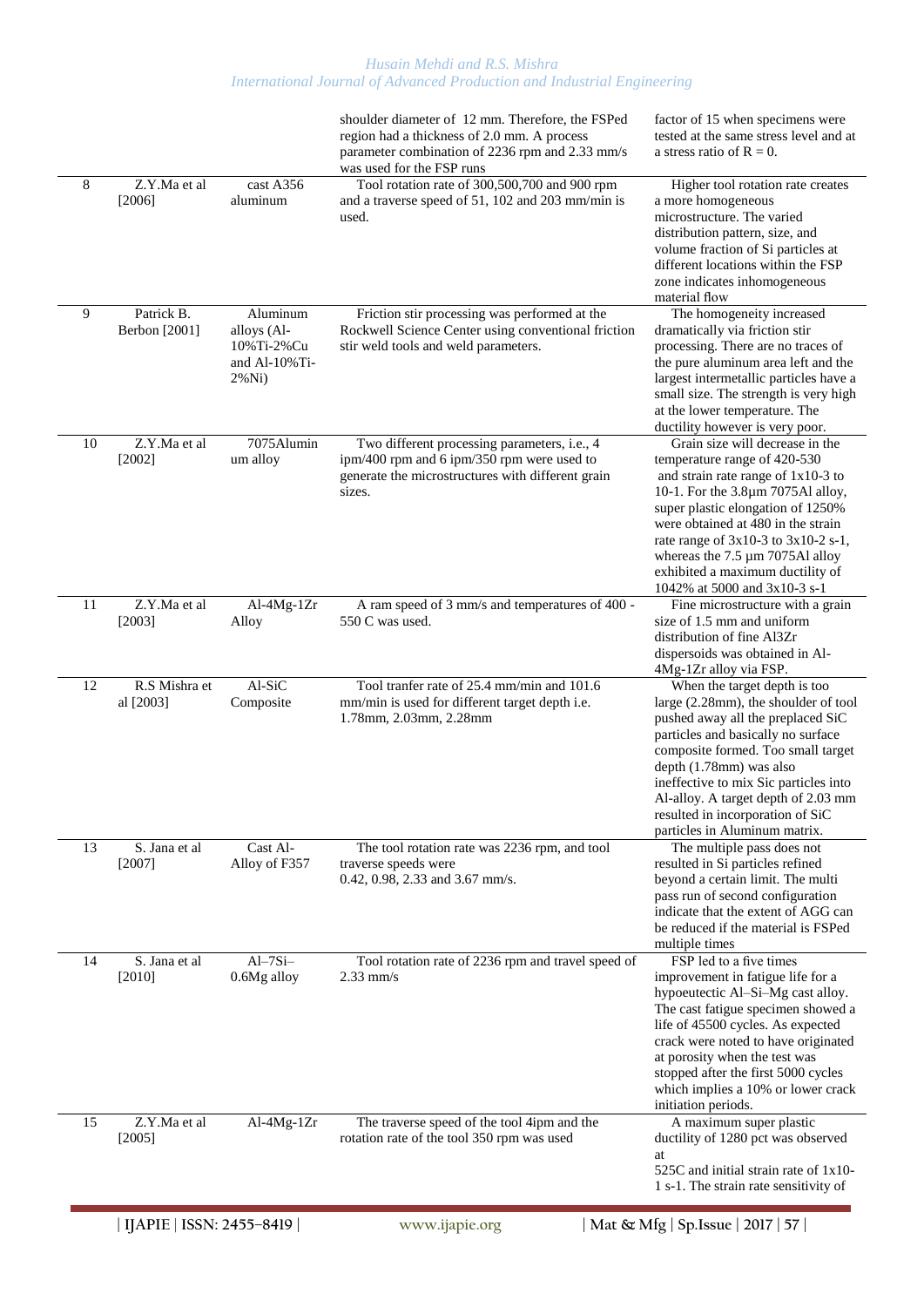|    | S.R Sharma                   |                                                         |                                                                                                                                                                                                               | both as-extruded and FSP Al-4Mg-<br>1Zr increased continuously with<br>increasing strain rate from 1x10-3<br>$s-1$ to 1 $s-1$ .                                                                                                                                                                            |
|----|------------------------------|---------------------------------------------------------|---------------------------------------------------------------------------------------------------------------------------------------------------------------------------------------------------------------|------------------------------------------------------------------------------------------------------------------------------------------------------------------------------------------------------------------------------------------------------------------------------------------------------------|
| 17 | [2004]                       | A356 Alloy                                              | One plate was processed using a standard FSW<br>pin at 900 rpm and a traverse speed of 203.2 mm per<br>minute and the other plate was processed using a tri-<br>flute pin at 700 rpm and 203.2 mm per minute. | Fatigue life improvement was<br>attributed to significant refinement,<br>homogenization of the<br>microstructure and the elimination<br>of porosity. FSP resulted in a<br>significant breakup and uniform<br>distribution of Si particles in the<br>aluminum matrix as well as<br>elimination of porosity. |
| 18 | Jian-Qing Su<br>et al [2011] | Copper                                                  | The tool was tilted $\sim$ 2.5 $\circ$ opposite the traveling<br>direction during a single processing pass on the Cu<br>sheet at 800 rpm and a<br>travel speed of 120 mm/min.                                 | The material flow in a very thin<br>layer around pin tool resulted<br>in severe strain heterogeneity giving<br>rise to highly concentrated micro<br>plastic deformation at location with<br>in this layer. Under such<br>circumference a very high density<br>of micro band structure were<br>formed.      |
| 19 | Nilseh Kumar<br>et al [2012] | Al-Mg-Sc<br>alloy                                       | The alloy was processed in as-received and aged<br>(563 K, 22 hours) conditions and at three different<br>tool rotation rates: 800, 400, and 325 rpm.                                                         | The grain size varied from 0.89<br>to $0.39 \mu m$ depending on the<br>processing and initial thermos-<br>mechanical condition of the alloy.<br>The grain size reduction was<br>observed with increase in Zener-<br>Holloman parameter.                                                                    |
| 20 | Z.Y.Ma et al<br>[2006]       | Al-Si alloy<br>A356                                     | Five-pass FSP with a tool rotation rate of 700 rpm<br>and a traverse speed of 203 mm/min was performed<br>using a tri-flute pin.                                                                              | Overlapping FSP did not affect<br>the size, aspect ratio and<br>distribution of the Si particles. The<br>Si particles broken by FSP were<br>uniform distributed in the entire<br>processed zones created by multi<br>pass FSP.                                                                             |
| 21 | Z.Y.Ma et al<br>[2004]       | Al-Si alloy<br>A356                                     | Single pass FSP with a tool rotation rate of 700<br>rpm and transverse speed of 203 mm/min was<br>performed on 6.35 mm                                                                                        | The flow stress of FSP A356<br>was significantly lower than that<br>of cast A356 FSP. Maximum super<br>plasticity of 650% was obtained at<br>530C and an initial strain rate of<br>1x10-3 s-1 in FSP A356.                                                                                                 |
| 22 | Z.Y.Ma et al<br>[2009]       | 7075 Al<br>Alloy                                        | A Tool rotation rate of 600 rpm and a traverse<br>speed of 102 mm/min was used.                                                                                                                               | A shift to higher optimum<br>temperature was observed in the<br>two<br>pass FSP 7075Al. Maximum<br>superplastic elongation of 1220%<br>was achieved at 480C and an initial<br>strain rate of $10-2$ s-1 in the center<br>region of second pass in the two<br>pass FSP 7075Al                               |
| 23 | Z.Y.Ma et al<br>[2003]       | Al-Si alloy<br>A356                                     | Tool rotation rate of 300,700, 900 and 1100 rpm<br>and a traverse speed 2 and 8 ipm                                                                                                                           | The strength of FSP A356<br>increased with increasing tool<br>rotation rates. For the standard pin,<br>a maximum strength was observed<br>at a tool rotation rates of 900 rpm                                                                                                                              |
| 24 | Jianqing Su<br>et al [2013]  | $Ti-6Al-4V$<br>alloy                                    | Tool rotational speed (800-1000 rpm) and tool<br>traverse speed $(1 -$<br>4 IPM) was used in this work.                                                                                                       | The higher yield and ultimate<br>tensile strength of 1067 MPa and<br>1156MPa without any losses of<br>ductility were achieved in 900<br>rpm/4IPM sample having the<br>smallest prior $\beta$ grains size of<br>$\sim$ 12µm                                                                                 |
| 25 | Z.Y. Ma et al<br>[2010]      | $Al-4Mg-1Zr$<br>alloy with grain<br>size of $0.7 \mu m$ | Tool rotation rate was 600 rpm and tool<br>transverse speed 25.4 mm/min used.                                                                                                                                 | High strain rate and low<br>temperature super plasticity of<br>greater than 1200% work observed<br>at 10-2 to -1x10-1 s-1 and 300-                                                                                                                                                                         |
|    | IJAPIE   ISSN: 2455-8419     |                                                         | www.ijapie.org                                                                                                                                                                                                | Mat & Mfg   Sp. Issue   2017   58                                                                                                                                                                                                                                                                          |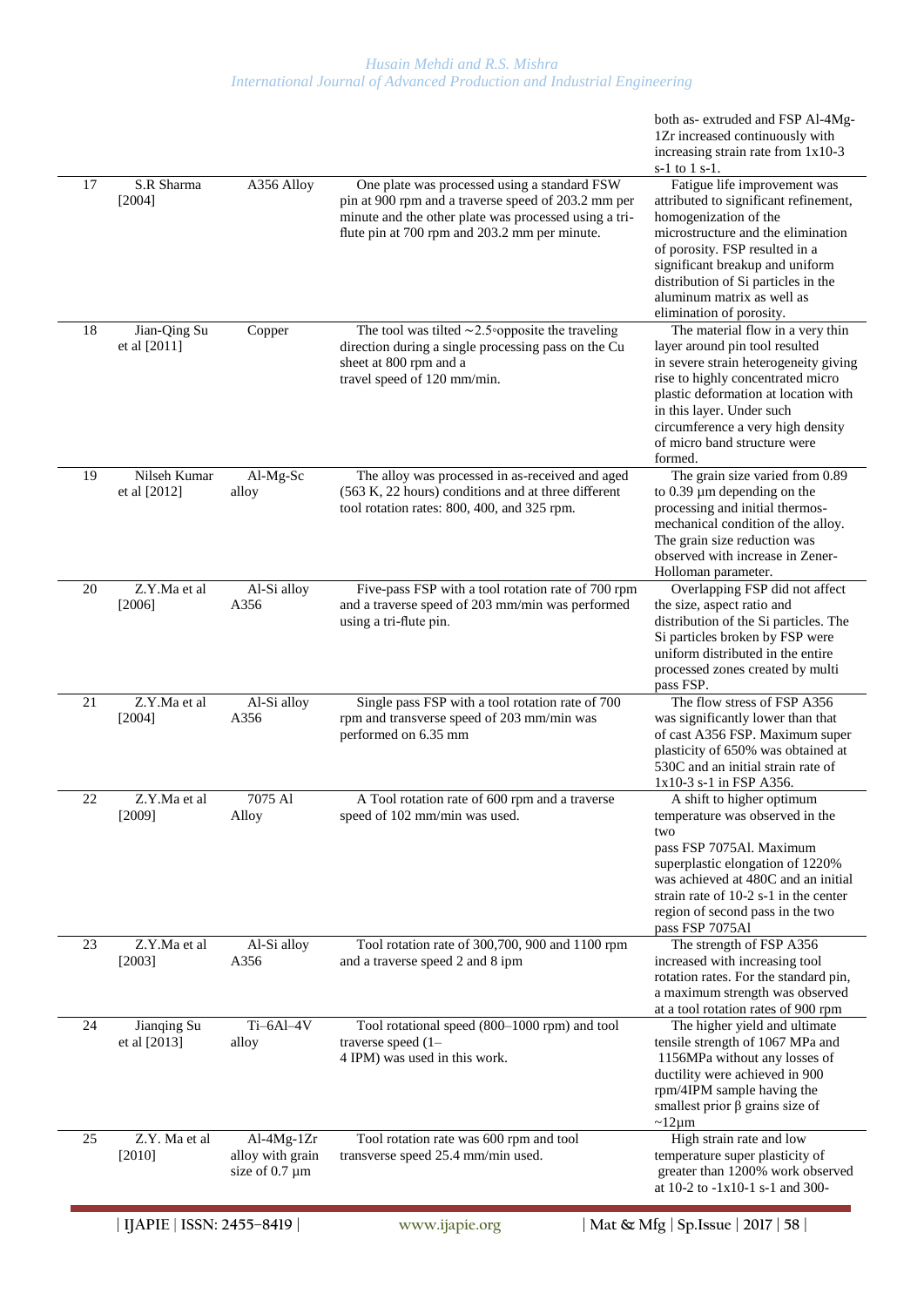| 26 | Omar.S.Salih<br>et al [2015] | Aluminium<br>matrix<br>composites<br>(AMCs)                                                                               | Tool rotation speed was 600, 800 and 1000 rpm<br>and tool transverse speed was 40, 80 mm/min used                                                                                  | 350C even at 425C a super<br>plasticity of 1400% was achieved at<br>an exception alloy high strain rate<br>of $1s-1$ .<br>Welding parameters such as tool<br>rotation, speed, transverse<br>speed and axial force have a<br>significant effect on the amount of<br>heat generation and strength of<br>FSW joints. Microstructural<br>evaluation showed the formation of                                                                                                                                     |
|----|------------------------------|---------------------------------------------------------------------------------------------------------------------------|------------------------------------------------------------------------------------------------------------------------------------------------------------------------------------|-------------------------------------------------------------------------------------------------------------------------------------------------------------------------------------------------------------------------------------------------------------------------------------------------------------------------------------------------------------------------------------------------------------------------------------------------------------------------------------------------------------|
| 27 | S.R Ren et al<br>$[2007]$    | 6061Al-<br>T <sub>651</sub>                                                                                               | Tool rotaion speed was 400,600, 800, 1200 and<br>1600 rpm whereas tool transverse speed was 100 and<br>400 mm/min were used.                                                       | tunnel defect due to inappropriate<br>flow of plasticized metal<br>Under the welding parameters<br>investigated in this study, the<br>traverse speed appears to be a domi-<br>nant factor in determining the<br>tensile properties and fracture mode<br>of the welds .FSW 6061Al-T651<br>joints welded at 400 mm/min<br>exhibited higher strength with a 45<br>shear fracture, whereas a lower<br>tensile strength with nearly vertical<br>fractures were observed for the<br>samples welded at 100 mm/min. |
| 28 | N.Kamp et al<br>[2006]       | AA7449<br>aluminium<br>alloy.                                                                                             | The interfacial energy of the different phases and<br>the diffusion rates was taken                                                                                                | A numerical analytical model<br>based on the Kampmann and<br>Wagner numerical (KWN) model<br>has been developed to predict the<br>precipitate dis-tribution evolution in<br>7xxx alloys during complex<br>processing.                                                                                                                                                                                                                                                                                       |
| 29 | R.Nandan et<br>al [2007]     | Mild Steel                                                                                                                | Pin radius, pin length, weld speed, and rotational<br>speed are 3.95 mm,<br>6.22 mm, 0.42 mm/sec and 450 rpm respectively.                                                         | Three-dimensional temperature<br>and plastic flow fields<br>during FSW of mild steel have been<br>calculated by solving<br>the equations of conservation of<br>mass, momentum and<br>energy. The spatially variable non-<br>Newtonian viscosity<br>was determined from the computed<br>values of strain rate,                                                                                                                                                                                               |
| 30 | M. Maalekian<br>et al [2008] | <b>Steel Bar</b><br>having<br>Composition<br>0.75C, 1.02Mn,<br>0.28Si, 0.11Cr,<br>$0.05Ni$ , $0.015S$ ,<br>0.009P, 0.08Cu | function of process parameters<br>$q = 2\pi n.e.\mu.P$<br>Where $q =$ heat flux, $\mu$ =Coulomb coefficient of<br>friction, $n=$ rotational speed, $e =$ Amplitude, P=<br>pressure | The heat-generation rate in<br>orbital friction welding of steel bars<br>is analyzed using four different<br>methods; constant Coulomb<br>friction, sliding-sticking friction,<br>the experimentally measured power<br>data and an inverse heat conduction<br>approach.                                                                                                                                                                                                                                     |
| 31 | L.Commin et<br>al [2009]     | AZ31<br>Magnesium<br>Alloy                                                                                                | Four welding condition $\sqrt{(1000 \text{ rpm}/200 \text{ mm min})}$ ,<br>1300 rpm/300 mm min 1400 rpm/700 mm min, and<br>600 rpm/2000 mm min was used.                           | Stress levels observed are higher<br>on the retreating side. Grain growth<br>is observed with an increase in the<br>processing parameters that promote<br>heat generation. FSW induced<br>lower tensile mechanical properties<br>for this hot-rolled base metal alloy.                                                                                                                                                                                                                                      |
| 32 | S.Mironov et<br>al [2009]    | Pure<br>Titanium                                                                                                          | low tool rotational speed of 200 rpm                                                                                                                                               | The microstructure evolution<br>during friction stir welding of<br>commercial purity titanium was<br>studied. Material flow was found to<br>be close to the simple-shear<br>deformation and arose mainly from<br>the prism slip. The grain structure<br>evolution was shown to be a<br>complex process including several<br>stages.                                                                                                                                                                         |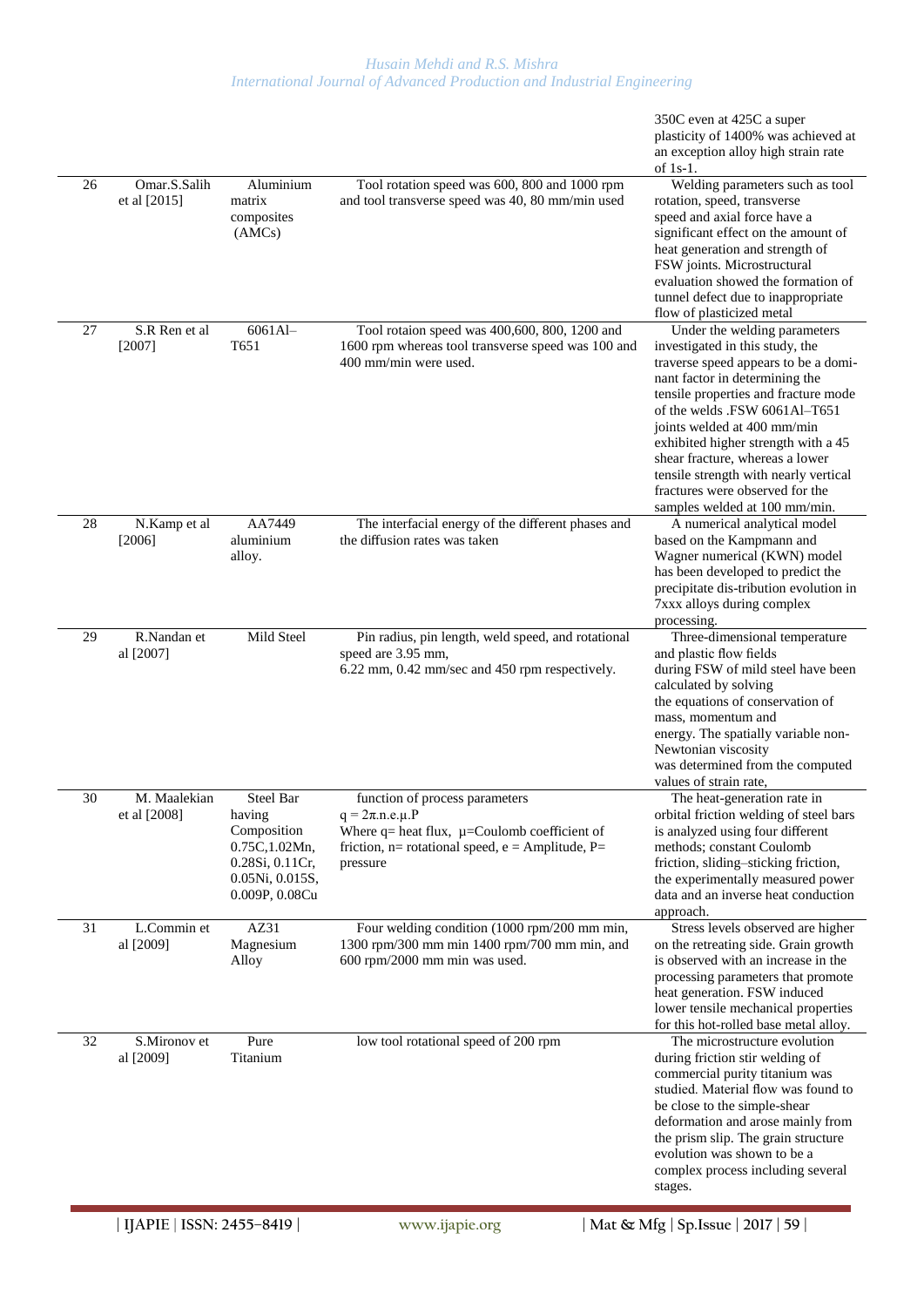| 33 | L. Fratini et<br>al [2010]   | AA7075-T6                                                                                                          | The tool rotation rate were 715 and 1500 rpm,<br>and tool traverse speeds were 105 and 214 mm/min                                                                                         | The effects of in process cooling<br>on the material characteristics<br>and joint performance have been<br>presented on AA7075-T6                                                                                                                                                                            |
|----|------------------------------|--------------------------------------------------------------------------------------------------------------------|-------------------------------------------------------------------------------------------------------------------------------------------------------------------------------------------|--------------------------------------------------------------------------------------------------------------------------------------------------------------------------------------------------------------------------------------------------------------------------------------------------------------|
| 34 | S. Mironov et<br>al [2011]   | S31254<br>superaustenitic<br>stainless steel                                                                       | A tool rotational speed of 400 r.p.m. and a tool<br>travel speed of 30 mm/min                                                                                                             | The structural response of a<br>typical low stacking fault energies<br>(SFE) material S31254 to FSW has<br>been studied. Formation of the final<br>stir zone (SZ) microstructure was<br>deduced to be primarily governed<br>by discontinuous recrystallization<br>occurring during the FSW cooling<br>cycle. |
| 35 | Y.S. Sato et<br>al [2004]    | Al Alloy<br>1100                                                                                                   | Rotation speed of the welding tool was 500 rpm,<br>and the traveling<br>speed was 12 mm/sec                                                                                               | Friction stir welding (FSW) was<br>applied to an accumulative roll-<br>bonded (ARBed) Al alloy 1100.<br>FSW resulted in reproduction of<br>fine grains in the stir zone and small<br>growth of the ultrafine grains of the<br>ARBed material just outside the stir<br>zone.                                  |
| 36 | G.R. Argade<br>at al [2012]  | Magnesium<br>Alloy Mg-Y-Re                                                                                         | Tool rotation rate of 800 rpm and tool traverse<br>speed of<br>$25.4$ mm/min.                                                                                                             | Effect of grain refinement and<br>heat treatment on corrosion<br>behavior of a friction stir processed<br>Mg-Y-RE alloy was studied.<br>Different trends between<br>microstructural conditions and<br>corrosion behavior were observed<br>with electrochemical testing<br>and constant immersion testing.    |
| 37 | G. Buffa et al<br>[2011]     | A 3D FE<br>model, with<br>general validity<br>for different<br>joint<br>configurations,<br>was used to<br>simulate | Tool rotating speed and tilt angle were kept<br>constant and equal to 500 rpm and 21, respectively.<br>Three levels of advancing velocity, i.e. 100, 225 and<br>325 mm/min were selected. | A new numerical procedure for<br>the prediction of the residual stress<br>distributions in Friction Stir<br>Welding processes is Studied.                                                                                                                                                                    |
| 38 | Seung Hwan<br>C. Park [2003] | 304 stainless<br>steel                                                                                             | Tool rotation rate 1400 rpm, tool traverse rate<br>was at 1.3 mm/s and tool was tilted at 3.5 from<br>vertical.                                                                           | The microstructural observation<br>revealed that sigma phase including<br>the numerous stacking faults was<br>formed at the advancing side of the<br>stir zone.                                                                                                                                              |
| 39 | C. Hamilton<br>et al [2008]  | AA6061-T6<br>Aluminum<br>alloy                                                                                     | Range of tool rotation rate 50 to 550 rpm was<br>used.                                                                                                                                    | A thermal model of friction stir<br>welding was developed that utilizes<br>a new slip factor based on the<br>energy per unit length of weld. The<br>thermal model successfully predicts<br>the maximum welding temperature<br>over a wide range of energy levels                                             |
| 40 | C. Hamilton<br>et al [2009]  | $Al-Zn-Mg-$<br>Cu alloy                                                                                            | Tool rotation rate 225, 250, 300 and 400 rpm and<br>constant weld velocity of 2.1 mm/sec was used.                                                                                        | In this work, the model<br>successfully predicts the maximum<br>welding temperatures and<br>temperature distributions over the<br>energy range investigated.                                                                                                                                                 |

# **CONCLUSIONS**

The mechanical properties of welded joint by friction stir welding are largely dependent on the combined effect of both the composition of alloying element and processing parameter, there for, the mechanical performance of friction stir welding joint should be evaluated accordingly. Past researcher showed that FSW is a potential welding process to achieve defect free joint. Welding parameter such as tool rotation, transverse speed and axial force have a significant effect on the amount of heat generated and strength of FSW joints. Microstructure evaluation of FSW joints clearly shows the formation of new fine grains and refinement of reinforcement particles in the weld zone with different amount of heat input by controlling the welding parameter.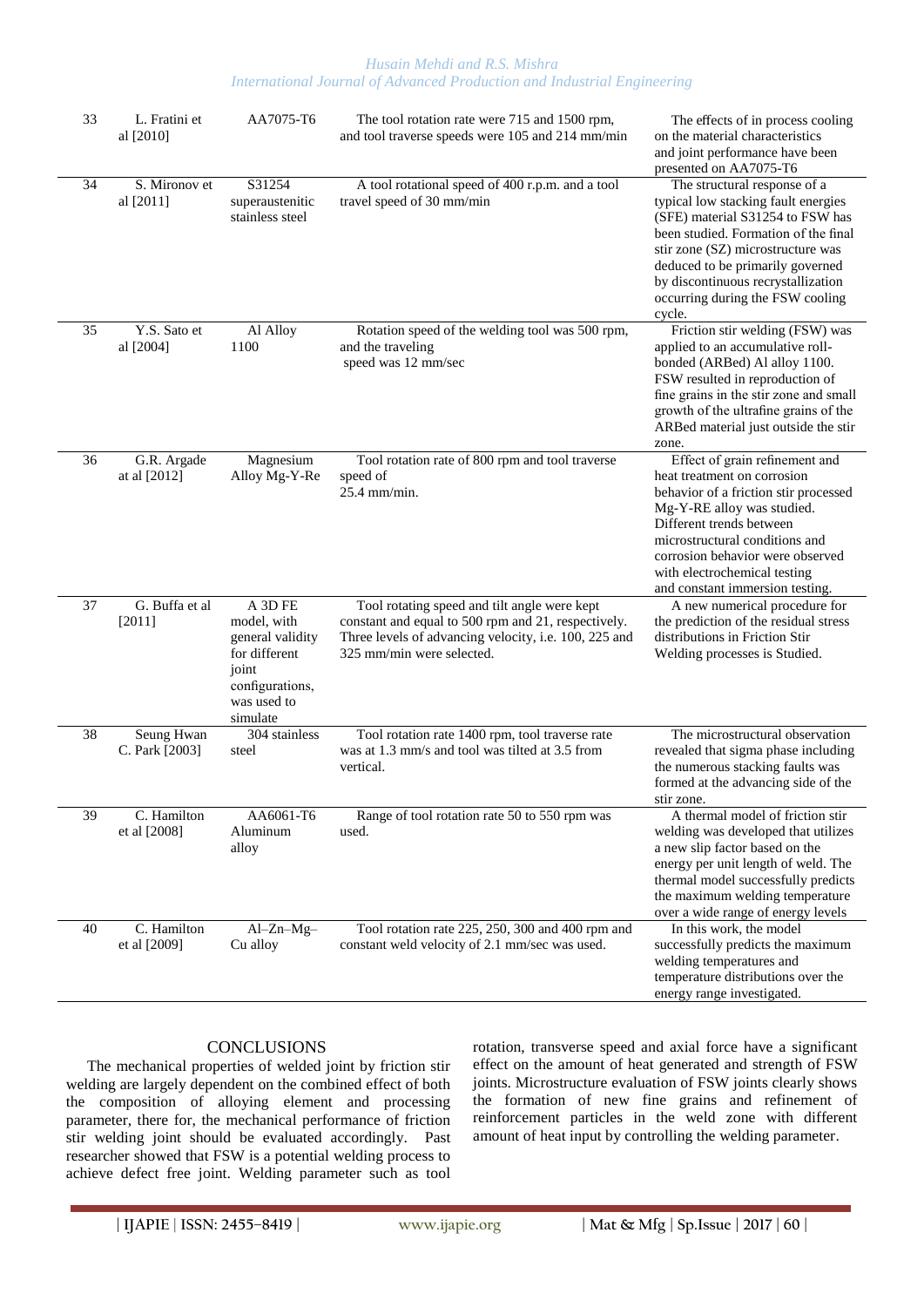#### REFERENCES

- [1] Y.Wang, X.L Shi, R.S mishra, T.J Watson, "Friction stir welding of devitrified AL-4.0Y-4.0Ni-0.9Co alloy produced by amorphose powder", Scripta Materialia 56 (2007) 971-974.
- [2] Indrajeet Charit, Rajiv S. Mishra, Murray W. Mahoney, "Multi sheet structure in 7475 aluminum by FSW in concert with post weld superplastic forming", Scripta Materialia 47 (2002) 631-636.
- [3] V.Jeganthan Arulmoni, Ranganath M.S, R.S Mishra, "Effect of single and multi passes FSP on microstructure, hardness and tensile properties of a 99.99% Cu with carbon nano tube", International Journal of advance research and innovation, 3(1), 2015, 189-196.
- [4] Jiye wang, Jianqing Su, R.S Mishra, Ray Xu, John A. Baumann, "Tool wear mechanism in friction stir welding of Ti-6Al-4V", wear 321 (2014), 25-32.
- [5] J.Q. Su, T.W Nelson, R.S Mishra, M.Mahoney, "Microstructure investigation of friction stir welding 7050-T651 aluminum, acta materialia, 2002.
- [6] V.Jeganatham Arumoni, R.S Mishra, "Friction stir processing of Al-alloy for defence application, International journal of advance research and innovation, 2(2), 2014, 337-341.
- [7] S.Jana, R.S.Mishra, J.B Baumann, G. Grant, "Effect of stress ratio the fatigue behaviour of a friction stir processed cast Al-Si-Mg alloy, Scripta Materialia 61 (2009), 992-995.
- [8] Z.Y.Ma, S.R Mishra, R.S Mishra, "Effect of Friction Stir Processing on the microstructure of CastA356 Al", Material Science and Engineering A 433 (2006), 269-278.
- [9] Patric B. Berdon, Willam H. Bingel, R.S Mishra, "Friction Stir Processing: A Tool to homogenize nano composite Al Alloy, Scripta mater, 44 (2001), 61-66.
- [10] Z.Y.Ma, R.S Mishra, M.W. Mahoney," Super plastic deformation behavior of friction stir processed 7075Al alloy", Acta Materialia 50 (2002), 4419-4430.
- [11] Z.y. Ma, R.S.Mishra, M.W.Mahoney, R.Grimes," High strain rate super plasticity in friction stir processed Al-4Mg-1Zr alloy", Material Science and Engineering A 351 (2003) 148-153.
- [12] R.S Mishra, Z.Y.Ma, I. Charit, "Friction stir processing: A Novel technique for fabrication of surface composite", Matrial Science and Engineering A 341 (2003) 307-310.
- [13] S. Jana, R.S. Mishra, J.A Baumann, G. Grant, " Effect of process parameters on abnormal grain growth during FSP of a cast Al-Alloy", Material Science and Engineering A, 528 (2010) 189-199.
- [14] S.Jana, R.S Mishra, J.B Baumann, " Effect of friction stir processing on fatigue behavior of an investigation cast Al-7Si-0.6Mg alloy, Acta Materialia, 58 (2010) 989-1003.
- [15] Z.Y Ma, R.S.Mishra, M.W Mahoney, R. Grimes, "Effect of Friction Stir Processing on the the kinectic of superplastic deformation in an Al-Mg-Zr Alloy", Metallurgical and Material Transaction, 36A (2005), 1447-1458.
- [16] Z.Y Ma, R.S Mishra, "Cavitation in super plastic 7075 Al alloy prepared via friction stir processing, Acta Materialia 51 (2003) 3551-3569.
- [17] S.R Sharma, R.S Mishra, Z.Y Ma, "Effect of friction stir processing on fatigue behaviour of A356 Alloy", Scripta Materialia 51 (2004) 237-241.
- [18] Jian Qing Su, T.W Nelson, T.R. McNelley, "Development of Nano crystalline structure in Cu during Friction Stir Processing", Material Science and Engineering A, 525 (2011) 5458-5464.
- [19] Nilesh Kumar, R.S Mishra, " Ultrafined Grained Al-Mg-Sc Alloy via friction Stir Processing", Metallurgical and Materials Transaction, 44A (2013) 934-945.
- [20] Z.Y Ma, S.R Sharma, R.S Mishra, " Effect of Multipass Friction Stir Processing on Microstructure and tensile propeties of a Cast Al-Si Alloy", Scripta Materialia, 54 (2006) 1623-1626.
- [21] Z.Y. Ma, R.S Mishra, M.W Mahoney, " Superplasticity in Cast A356 induced via friction Stir Processing", Scripta Materialia 50 (2004) 931-935.
- [22] Z.y.Ma, R.S Mishra, F.C Liu, "Super plastic behaviour of Micro-region in two pass friction stir processing 7075Al alloy", Materialia Science and Engineering A 505 (2009) 70-78.
- [23] Z.Y.Ma, S.R Sharma, R.S Mishra, M.W Mahoney, " Micro structural modification of cast aluminum alloy via friction stir processing", Material Science Forum, vol 426- 432 (2003) 2891-2896.
- [24] Jianqing Su, Jiye Wang, R.S Mishra, Ray Xu, " Microstructure and Mechanical Properties of Friction Stir Processing Ti-6Al-4V Alloy", Material Science and Engineering A 573 (2013) 67-74
- [25] Z.Y.Ma, F.C.Liu, R.S Mishra, " Superplastic deformation mechanism of ultrafined grained aluminum alloy produced friction stir welding", Acta Materialia, 58 (2010) 4693- 4704.
- [26] Omar S. Salih, Hangan Ou, W.Sun, D.G McCartney, "A review of friction stir welding of aluminum matrix composite", Material and Design 86 (2015) 61-71.
- [27] S.R. Ren, Z.Y. Ma, L.Q. Chen, Effect of welding parameters on tensile properties and fracture behavior of friction stir welded Al–Mg–Si alloy, Scripta Materialia, 56(2007), 69-72.
- [28] N. Kamp, A. Sullivan, R. Tomasi, J.D. Robson, Modelling of heterogeneous precipitate distribution evolution during friction stir welding process, Acta Materialia 54 (2006) 2003–2014.
- [29] R. Nandan, G.G. Roy, T.J. Lienert, T. Debroy, Threedimensional heat and material flow during friction stir welding of mild steel, Acta Materialia 55 (2007) 883–895.
- [30] M. Maalekian, E. Kozeschnik, H.P. Brantner, H. Cerjak, Comparative analysis of heat generation in friction welding of steel bars, Acta Materialia 56 (2008) 2843– 2855.
- [31] L. Commin, M. Dumont, J.-E. Masse, L. Barrallier, Friction stir welding of AZ31 magnesium alloy rolled sheets:Influence of processing parameters, Acta Materialia 57 (2009) 326–334.
- [32] S. Mironov, Y.S. Sato, H. Kokawa, Development of grain structure during friction stir welding of pure titanium, Acta Materialia 57 (2009) 4519–4528.
- [33] L. Fratini, G. Buffa, R. Shivpuri, Mechanical and metallurgical effects of in process cooling during friction stir welding of AA7075-T6 butt joints, Acta Materialia 58 (2010) 2056–2067.
- [34] S. Mironov, Y.S. Sato, H. Kokawa, H. Inoue, S. Tsuge, Structural response of superaustenitic stainless steel to friction stir welding, Acta Materialia 59 (2011) 5472– 5481.
- [35] Y.S. Sato, Y. Kurihara, S.H.C. Park, H. Kokawa, N. Tsuji, Friction stir welding of ultrafine grained Al alloy 1100 produced by accumulative roll-bonding, Scripta Materialia 50 (2004) 57–60.
- [36] G.R. Argade, K. Kandasamy, S.K. Panigrahi, R.S. Mishra, Corrosion behavior of a friction stir processed rare-earth added magnesium alloy, Corrosion Science 58 (2012) 321–326.